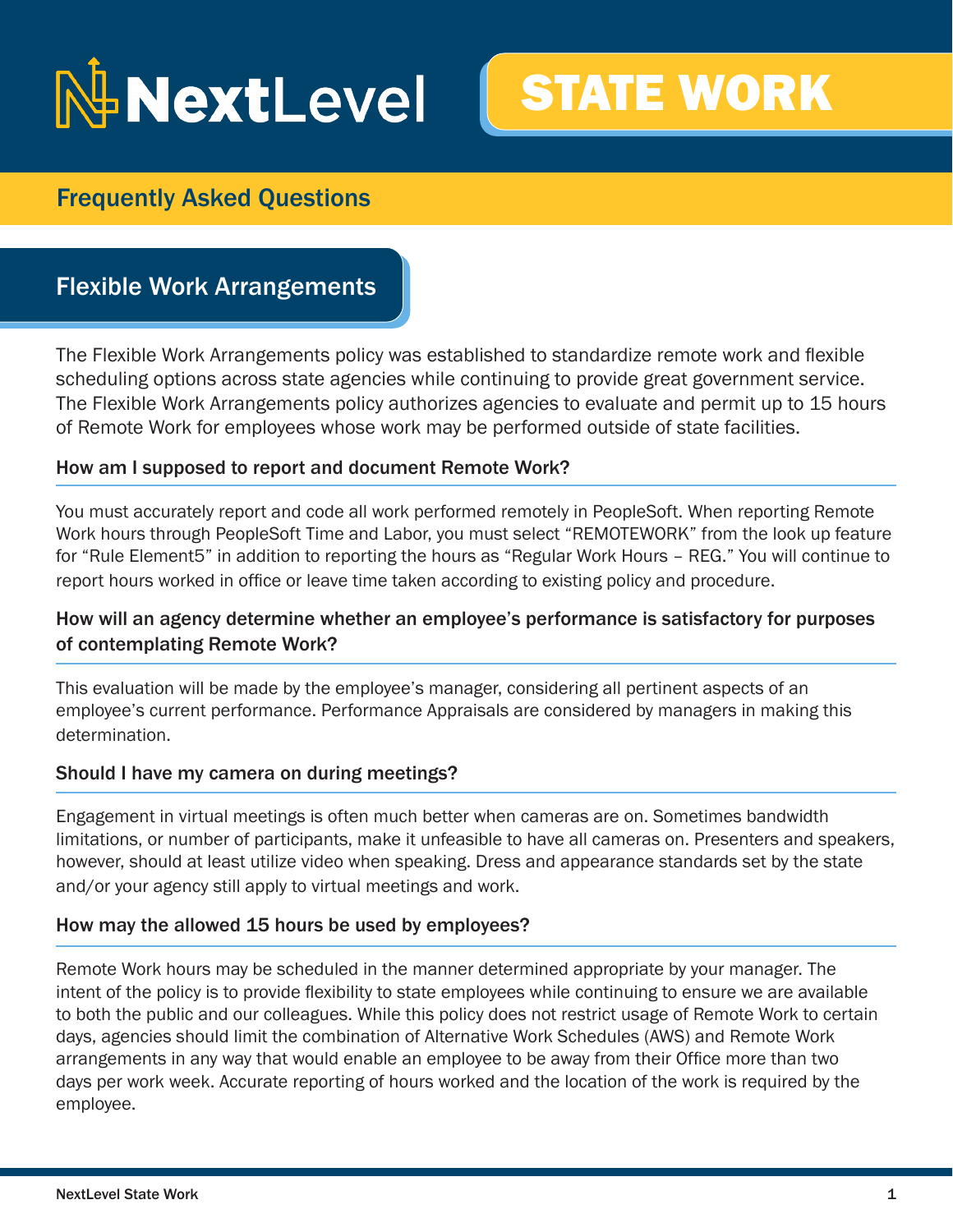# How would mileage be calculated if working remotely and traveling to another site?

Mileage will be calculated from the location of a designated Remote Work Site and will be reimbursed at the most recent mileage reimbursement rate determined by the state. See reimbursement rates here: www.in.gov/idoa/state-purchasing/travel-services.

# Where can I perform Remote Work?

Remote Work may only be performed from an approved Remote Work Site agreed upon by you and your manager.

# What documents/steps must I complete before I can start Remote Work?

INSPD recommends managers collaborate with employees by using the state's Remote Work Feasibility Worksheet and Remote Work Safety Checklist to determine if Remote Work may be appropriate. If approved by the agency's appointing authority, you and your supervisor must sign the Remote Work Agreement. To effectively fill out the agreement, please use the Remote Work Worksheet as a tool to aid you.

#### Can my manager deny my request or rescind prior approval for Remote Work?

Yes. Remote Work is a privilege and may be denied or rescinded by manager.

# Do I have to work remotely on the same, specific schedule every week, or can the agreement be for more irregular situations?

If approved to work remotely, it is recommended that employees communicate with their managers and agree to maintain a routine schedule for the sake of consistency and availability to colleagues and customers. However, managers may agree to allow employees to deviate from hours and/or schedules as set forth in their Remote Work Agreement. In making such a determination, the manager must consider the employee's productivity and schedule, as well as the business of the agency and the needs of the agency's clients, customers, and stakeholders.

# Will I have to fill out a Remote Work Agreement if I already have an ADA accommodation to work from home?

No. This policy will not impact ADA accommodations.

# Do I need to keep a remote work log on the days I work remotely?

Employees and managers are responsible for accounting for the work performed remotely. This policy does not mandate a particular method to do this, but the Remote Work Log is a useful tool for serving that purpose. Continuous Performance Management through SuccessFactors is also a very useful tool to track outcomes and productivity.

#### Can I use my own laptop/equipment while I work from home?

Using a state-owned device for Remote Work is strongly encouraged. If approved by your agency and provided you comply with the law and with IOT policy for accessing and storing confidential information, you may use personal equipment. You must not store or access confidential information on any personal device and should consult with your manager and IOT on how to securely work remotely using a personal device.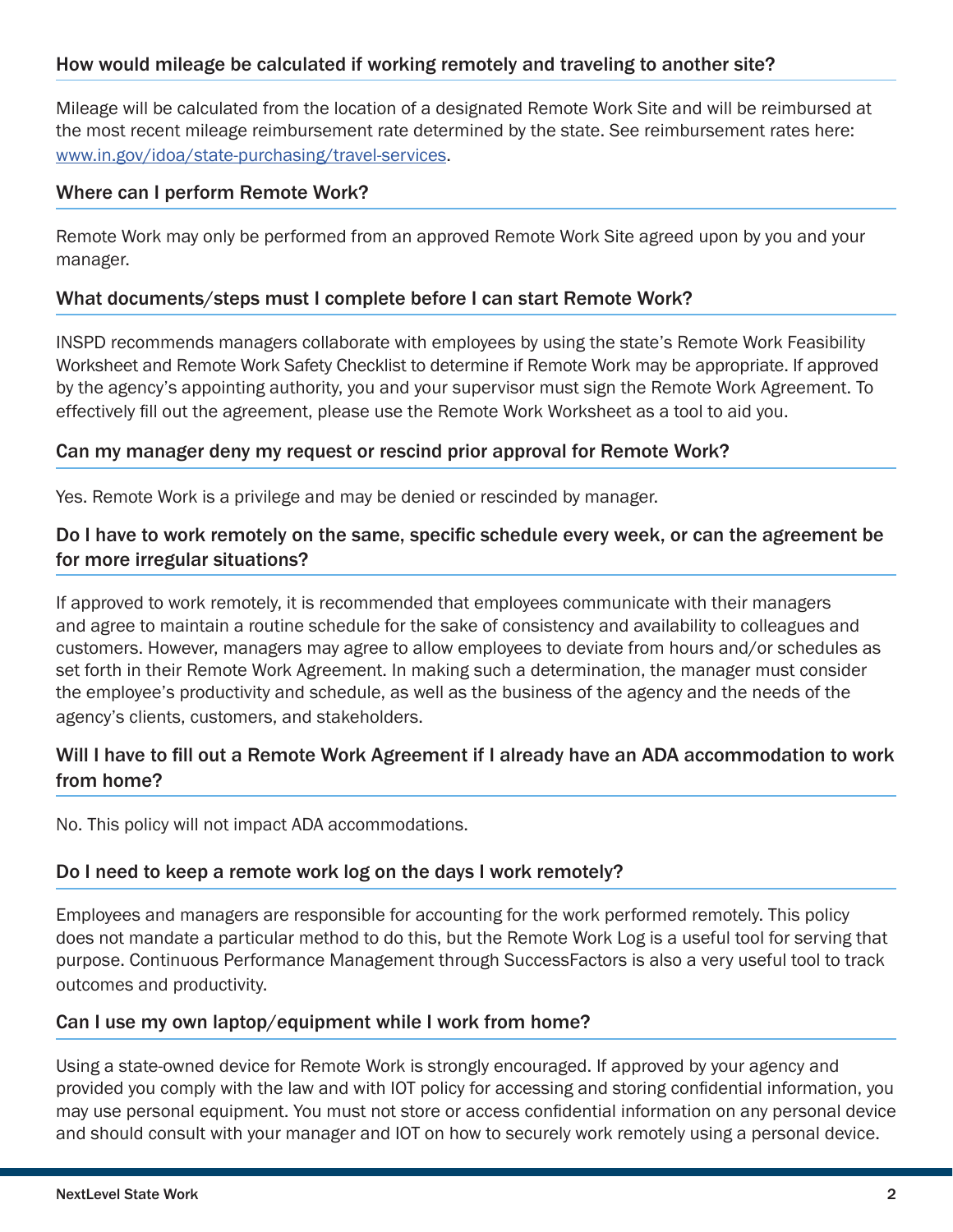# Can an employee who is scheduled to work 37.5 hours per week work remotely more than 15 hours as long as they are in the Office at least 22.5 hours per week?

- •If an exempt employee works at their Office location at least 22.5 hours in a scheduled work week, the employee, after receiving supervisor approval, may work remotely in excess of the 15 hour allowance (for example, in the evening or on a day not scheduled to work). However, exempt employees may not use the hours worked remotely in excess of 15 hours in one week to flex in-Office hours the following week. This means an exempt employee must work at least 45 hours in Office per 75-hour pay period.
- •A non-exempt (overtime-eligible) employee may not work more than 15 hours remotely in any calendar week without express authority to earn overtime compensation and must work at least 22.5 hours per calendar week in Office.
- •As a reminder, all employees must accurately report and code all work performed remotely in PeopleSoft.

# Education Reimbursement

The State of Indiana is introducing a new Education Reimbursement policy as part of the overall employee compensation package to encourage state employees to grow through advanced academic or professional licensing by providing financial reimbursement for eligible education expenses. Now, full-time employees who have been employed by a state agency for 12 consecutive months may be eligible for reimbursements of up to \$5,250.00 annually.

# Can I be enrolled in several different certifications/courses/institutions at the same time and have them be reimbursed?

Yes, but reimbursement cannot exceed \$5,250 per calendar year.

# With this reimbursement, am I eligible to apply for other scholarships?

Yes, you are encouraged to find other scholarships and to deduct those from the cost of tuition before requesting reimbursement. Employees interested in pursuing academic or professional education are encouraged to file a FAFSA as they may qualify for federal loans, grants, and other scholarships.

#### What costs are eligible for reimbursement?

Eligible costs for reimbursement are limited to tuition and required course fees. If you have or will receive a grant, scholarship, or other funds that cover these costs, you may apply this funding to cover these ineligible costs while reserving Education Reimbursement for tuition expenses covered under this policy.

# Do courses, degrees, or certifications I enroll in need to be related to my current work for the State of Indiana?

No. This is a compensation benefit available to our full-time employees as part of their overall employment package. This commitment to education betters our workforce and strengthens Indiana as a state.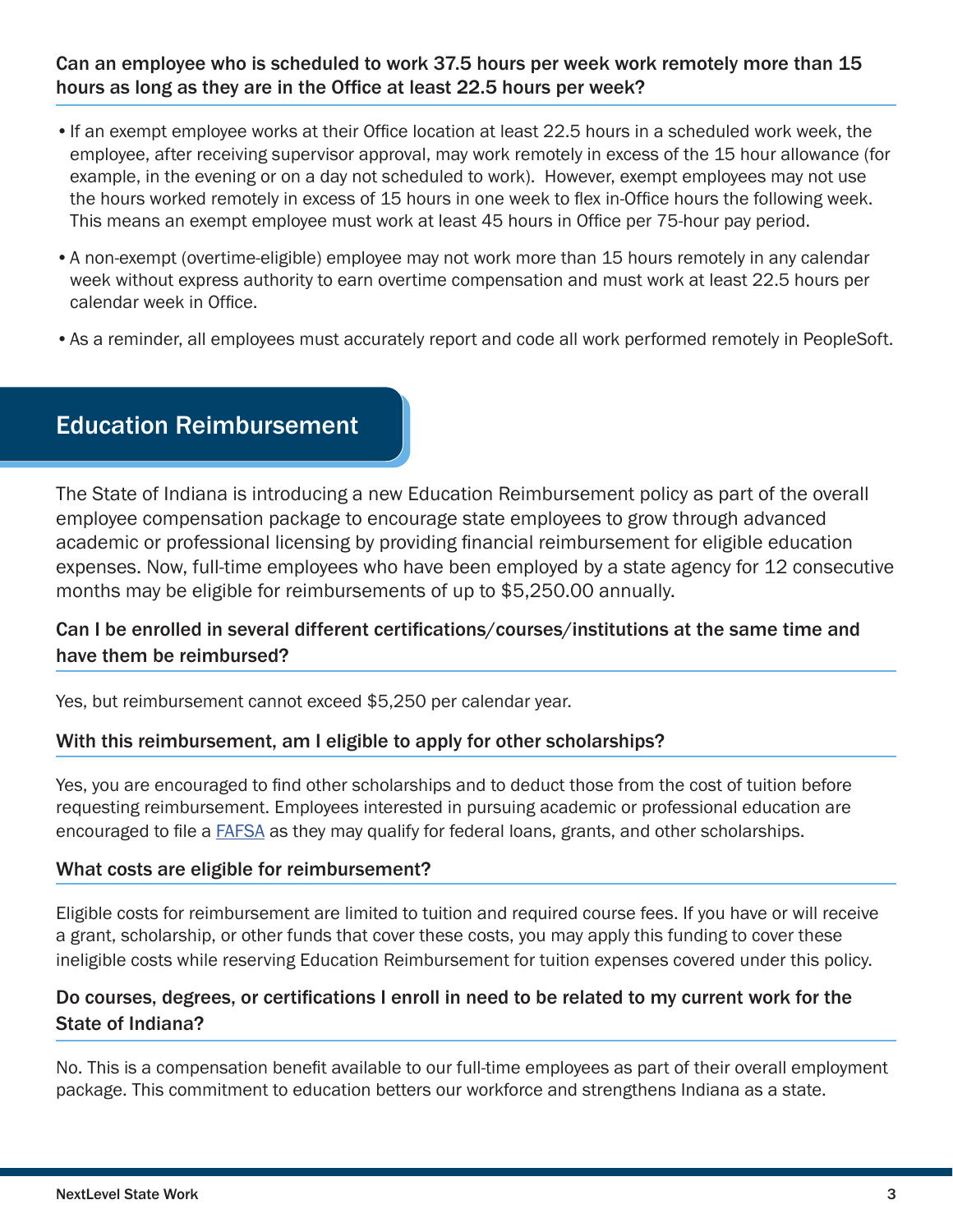# What does an accreditation for a certification or a course mean? Can I take a course online?

For a course to be eligible for Reimbursement, the organization offering the course must be accredited by a regulating/neutral body. INSPD will determine the validity of endorsement or accreditation if agencies are unsure.

#### How long must I work for the state before being eligible to apply for Education Reimbursement?

You must be employed full-time and without a break-in service for 12 consecutive months prior to submitting your reimbursement application. Time spent off work on short-term disability or worker's compensation leave is considered continuous for purposes of this policy.

#### When must I turn in my grades?

Grade submissions are required no more than 30 calendar days after the completion of the course.

# What grade must I receive in order to qualify for reimbursement?

You must complete the course with a grade of at least a "C" or above. For pass/fail courses, you must receive the equivalent of a "pass" grade.

# If I did not pass a course, and I did not get reimbursed, can I take the course over and get reimbursement?

No, courses that were failed in the past will not be reimbursed.

# Does this policy limit other professional development training for which agencies pay?

Courses offered to employees, and paid by the state, as part of an agency's normal professional development training and certification policies/procedures are not courses eligible for Reimbursement. Such costs will not count against the annual \$5,250 limit.

#### Do I have to pay taxes on the reimbursement?

The IRS allows an employer to exclude up to \$5,250 of education assistance from an employee's wages in a calendar year. Therefore, you will not see this reflected on your W-2.

# The course I am taking begins prior to my one-year anniversary but ends after my one-year anniversary. Is this course eligible for reimbursement?

Eligibility is determined based off the submission date of your application. You must have been employed for at least 12 continuous months with the state before your application date—which needs to be submitted 30 days prior to the end of the course (receiving your final grade).

# If my university uses a flat fee model, and I do not meet the C or higher requirement on one course, am I then ineligible for the entire amount?

No, the state will pro-rate the amount of reimbursement to account for the non-passing grade.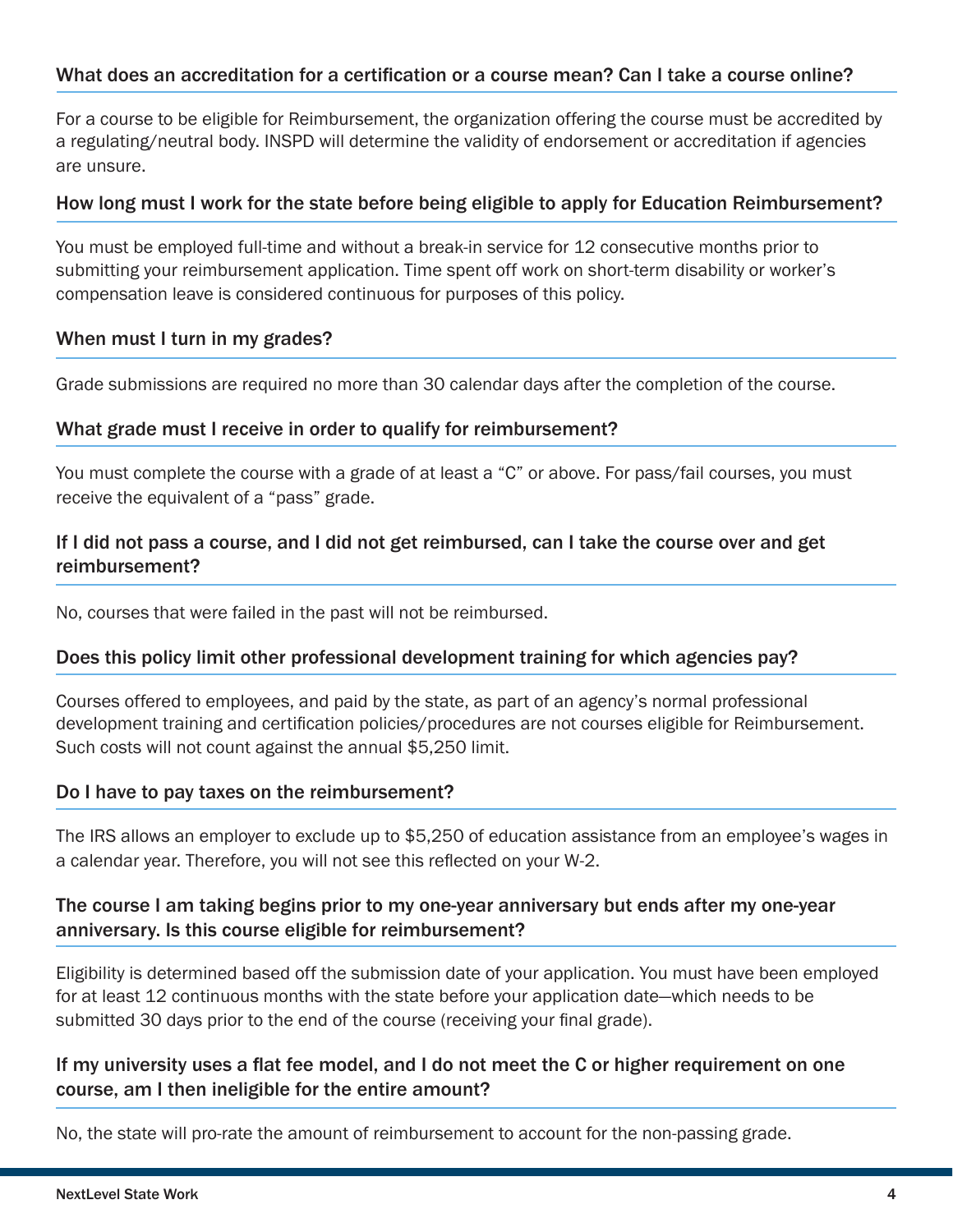# Referral Bonus

To encourage employee engagement in recruiting talented applicants, the state has developed a program to offer a financial incentive for referrals that result in successful hires. A current employee is eligible to receive a \$500 referral bonus for each referred candidate hired for a fulltime position, \$250 for each referred candidate hired for a part-time position, and \$100 for each referred candidate hired for an intermittent position.

#### Am I eligible for a Referral Bonus if I refer a candidate to an agency other than the one for which I work?

No, you may only receive a Referral Bonus for applicants successfully referred to your own agency.

#### Can several people receive a Referral Bonus for the same employee?

No, a Referral Bonus may only be issued once per referred applicant. It will be issued to the eligible employee submitting the completed form first.

#### Am I eligible for a Referral Bonus if I refer a former state employee?

Yes, as long as the applicant has not worked as an employee or contractor for the hiring agency in the prior 12 months or submitted an application to the hiring agency in 6 months prior to application.

#### Can I refer family members or friends?

Yes, but the state's prohibition against nepotism still applies to contractual and employment relationships.

#### I work as a recruiter. Will I be eligible for a referral bonus?

You will not be eligible for a referral bonus for those who you recruit as part of your job duties. However, if you refer an individual to your employing agency for a position that is not within your scope of responsibility, you may be eligible for a Referral Bonus.

#### Once the Referred Candidate is hired, how long will it take to receive the Referral Bonus?

The Referred Employee needs to remain employed for six (6) months after hire, and the Referral Bonus should be processed at that time.

#### Is there a minimum amount of time I need to be with my agency before I can refer a candidate?

No, you are eligible to refer a candidate to your agency as of your first day of employment.

# If I refer an employee for seasonal or intermittent employment, lasting less than the required 6 months, will I be eligible for a Referral Bonus?

Yes, as long as the referred employee remains employed through the duration of their seasonal assignment.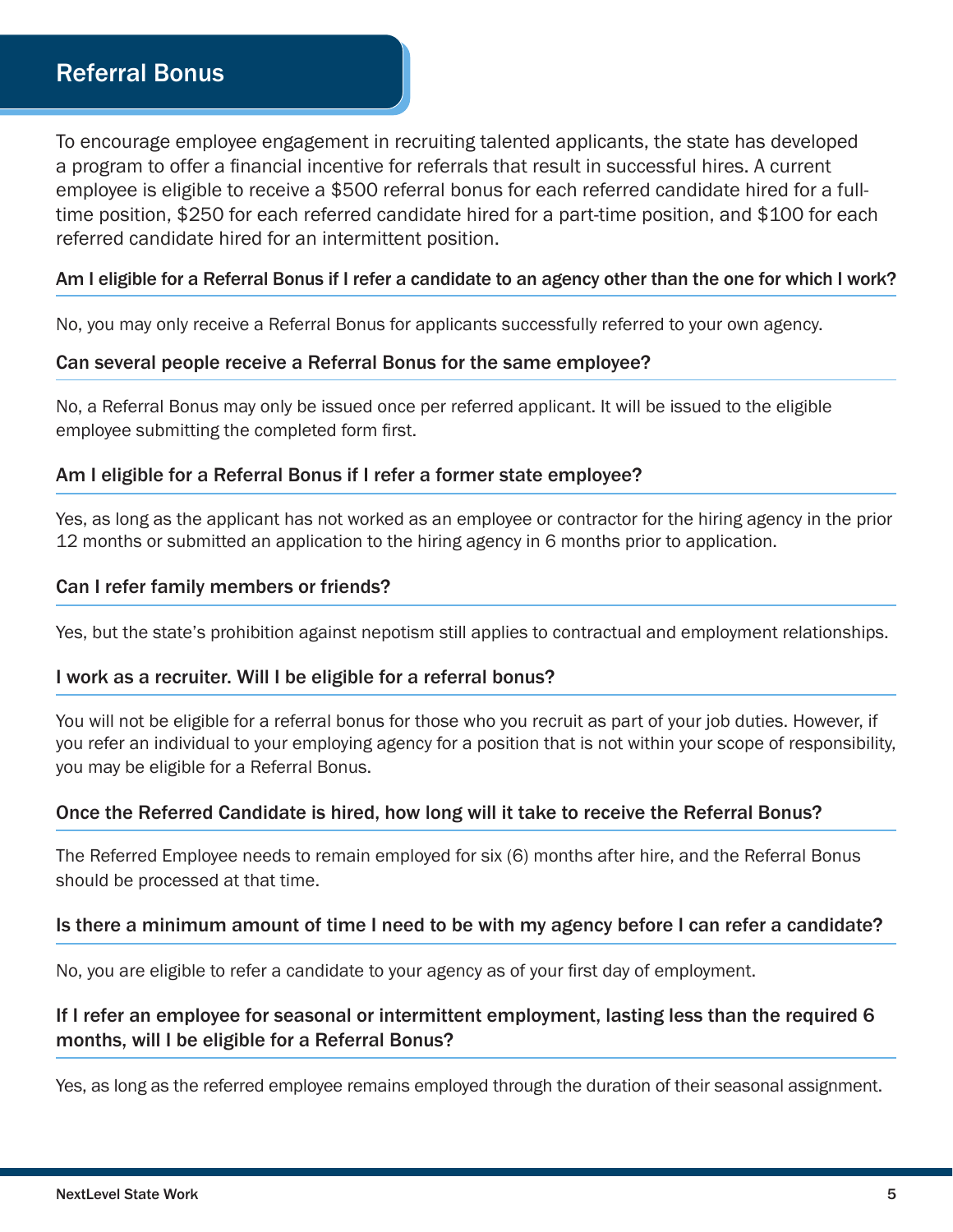# Am I eligible to receive a Referral Bonus if I have left state employment prior to 6 months of employment by the Referred Candidate?

No, eligibility is determined at the time the Referred Candidate has been employed 6 months and the policy requires the Referring Employee to also be employed at that time.

# What if I move to another agency 6 months after successfully referring a candidate? Will I still be eligible for the Referral Bonus?

Yes.

# Does this bonus impact my taxes, income, or W2?

Yes, the bonus will be included in your taxable wages and taxes withheld will be reported on your W-2.

# Is there a limit to how many referral bonuses I can receive?

No

# WHOLE Employee Policy

The WHOLE Employee Policy normalizes employee Wellness, Health, and Opportunities for Learning and Engagement (WHOLE) programming. It states that agencies may conduct many WHOLE related activities utilizing state property and during compensable work hours. The policy encourages agencies to inform employees of relevant learning and development opportunities and permits employees to engage in voluntary activities relevant to their jobs during compensable work hours.

# Who will be responsible for soliciting ideas, planning, implementing, and approving employee participation in WHOLE activities and initiatives at each agency?

Appointing Authorities will be responsible for authorizing activities, and for creating a process for the collection of ideas, planning, implementing, and approving employee time related to WHOLE activities. Employees are always encouraged to share their ideas with their agency.

# How will WHOLE related activities be approved for employees?

Employees are responsible for following agency approval processes for before participating in wellness, community service, and engagement activities during work hours.

# Can I exercise or participate in outside wellness activities unrelated to the state's wellness programming during work hours?

No, the intent of the WHOLE Employee Policy is to allow flexibility in employee time to engage in the state's wellness activities/programs. Performing activities other than those related to state employment during work hours may constitute ghost employment and are prohibited.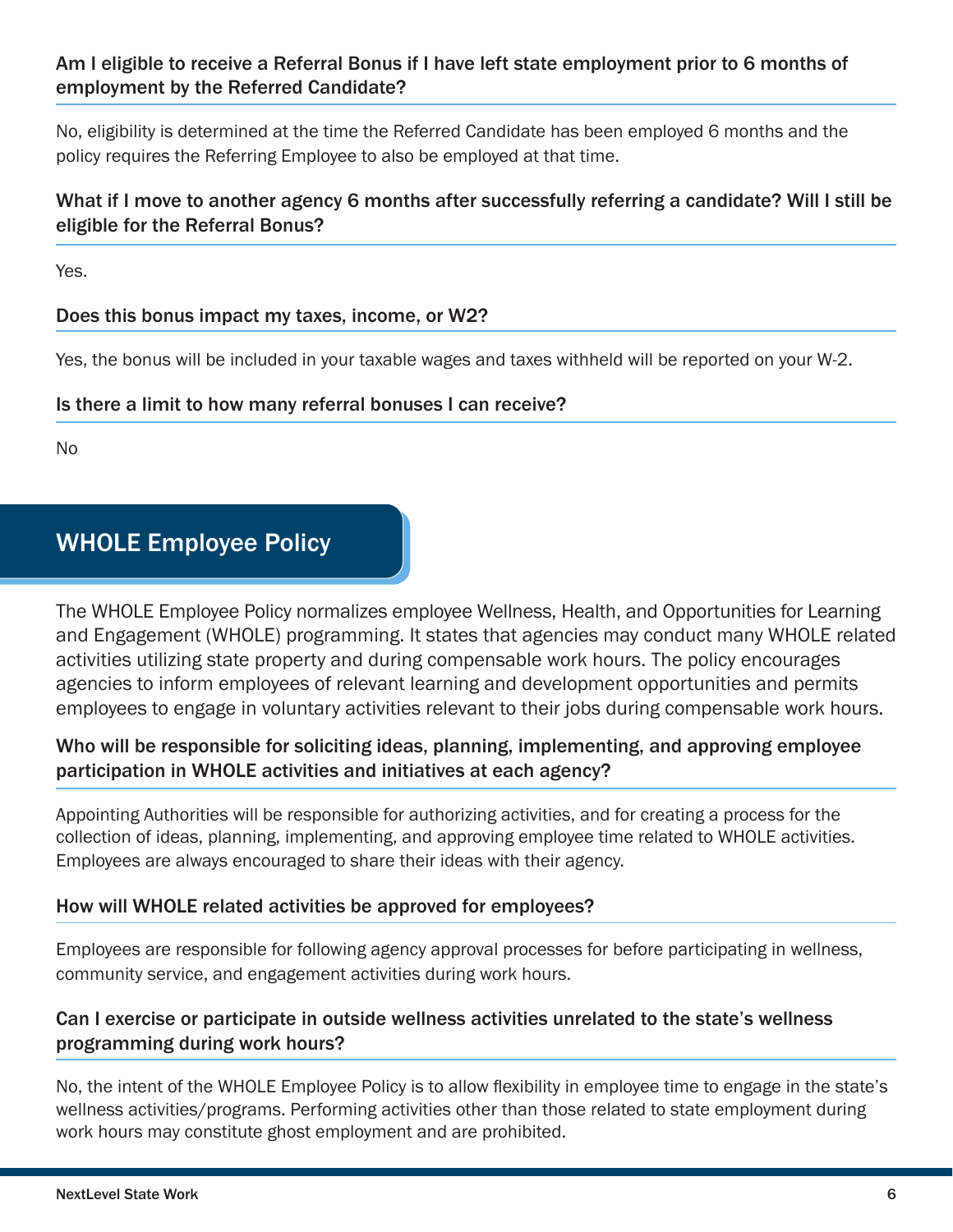Vacation leave time is currently not available for use by new hires in the first six months of employment, and this, for many, can be a barrier to maintaining their employment. To address this, the Indiana State Personnel Department (INSPD) will engage in the rule change procedures that will allow for the accrual and use of vacation time by new employees.

In the interim, Governor Eric Holcomb's executive order that will temporarily credit all employees hired on or after the date of this Order with 22.5 hours of personal leave available for use immediately consistent with the state's standardized leave policies. Also, recently hired employees who began employment before March 7 will be credited with hours as follows:

- 1. Employees hired between December 6, 2021, and March 6, 2022, will be credited with 22.5 hours of personal leave.
- 2. Employees hired between October 25, 2021, and December 5, 2021, will be credited with 15 hours of personal leave.
- 3. Employees hired between September 8, 2021, and October 24, 2021, will be credited with 7.5 hours of personal leave.

# Is it different for Law Enforcement and Firefighters who accrue leave at a different rate?

No, 22.5 hours of leave will be credited to new employees regardless of the rate at which they accrue leave.

# Are rehires eligible for this leave?

No. Rehires resume employment where they left off with regards to leave—meaning that they will have access to leave time they had accrued in previous employment with the state upon starting with the state again, and may use vacation leave immediately upon accrual.

# Community Service Leave

Maximizing our teams' engagement in charitable activities is a service to our state and our communities. The Community Service Leave policy will remove administrative barriers to charitable service and raise the individual service cap to 15 hours annually for full-time employees and 7.5 hours annually for part-time employees.

# Will agency-wide volunteer activities count against individual employees' service hours?

Yes.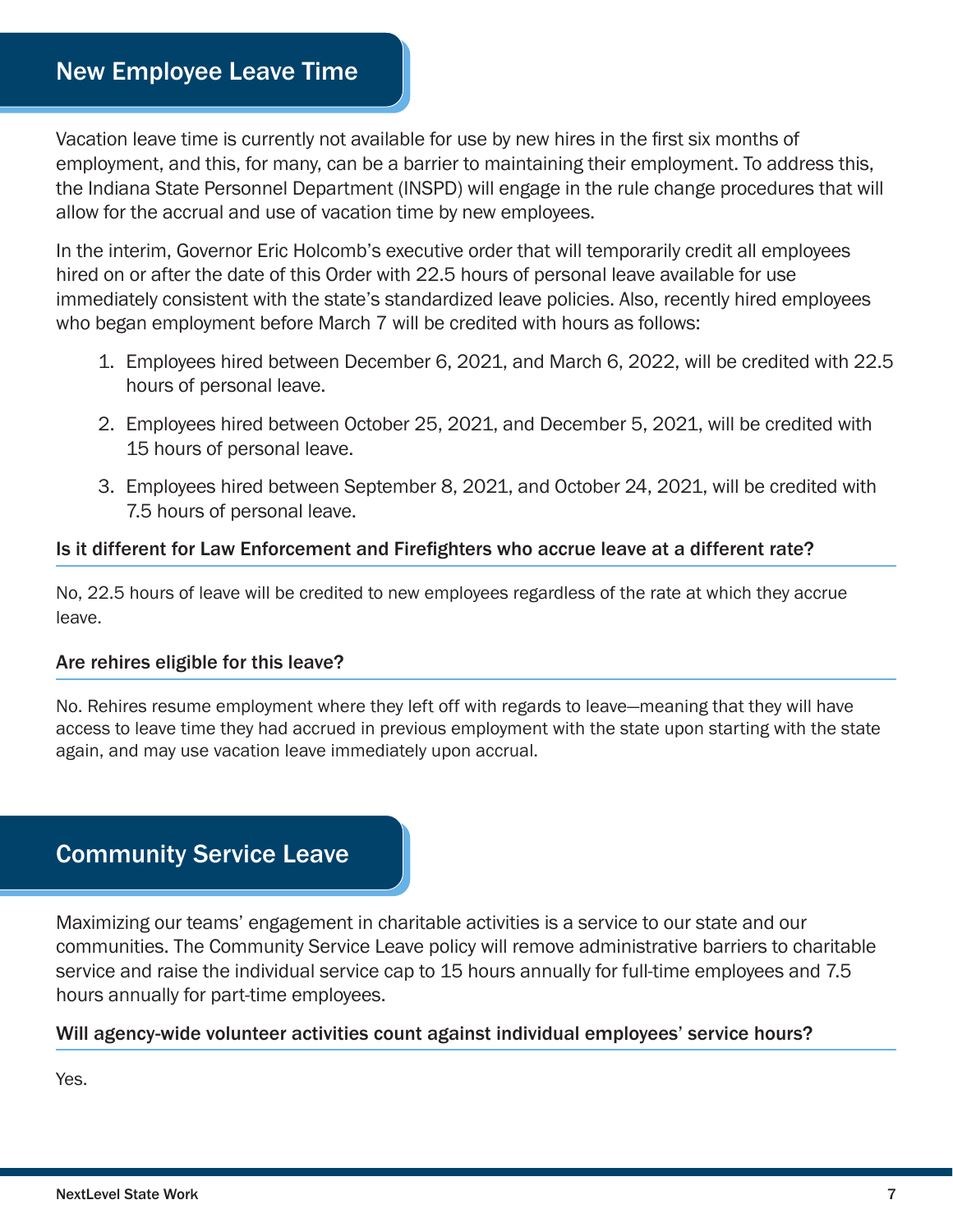# What will be considered a volunteer activity?

Any event, service, or activity that ultimately results in benefit to a 501 (c)(3) charitable organization or another government entity. Written documentation from the agency or charitable organization must be provided.

#### How will volunteer service hours be approved?

Service hours must be approved by your agency's appointing authority or their designee.

#### Do I still have to "give a day to get a day"—volunteer first and then ask for the leave?

No, you no longer need to volunteer first. With manager approval, you can code community service leave hours appropriately as you would other leave hours in PeopleSoft.

# Bridge to Retirement Policy

To foster a smooth transition for our retiring employees and their agencies, the Bridge to Retirement program will allow agencies to double-fill positions of long-term employees who have a target retirement date. This will enable a more successful knowledge transfer between the retiring employee and their identified successor.

Will this practice allow for the double filling of any position where a long-time employee indicates their intent to leave state government for other reasons besides retirement?

No, this only allows for double filling positions for employees who have a set retirement date.